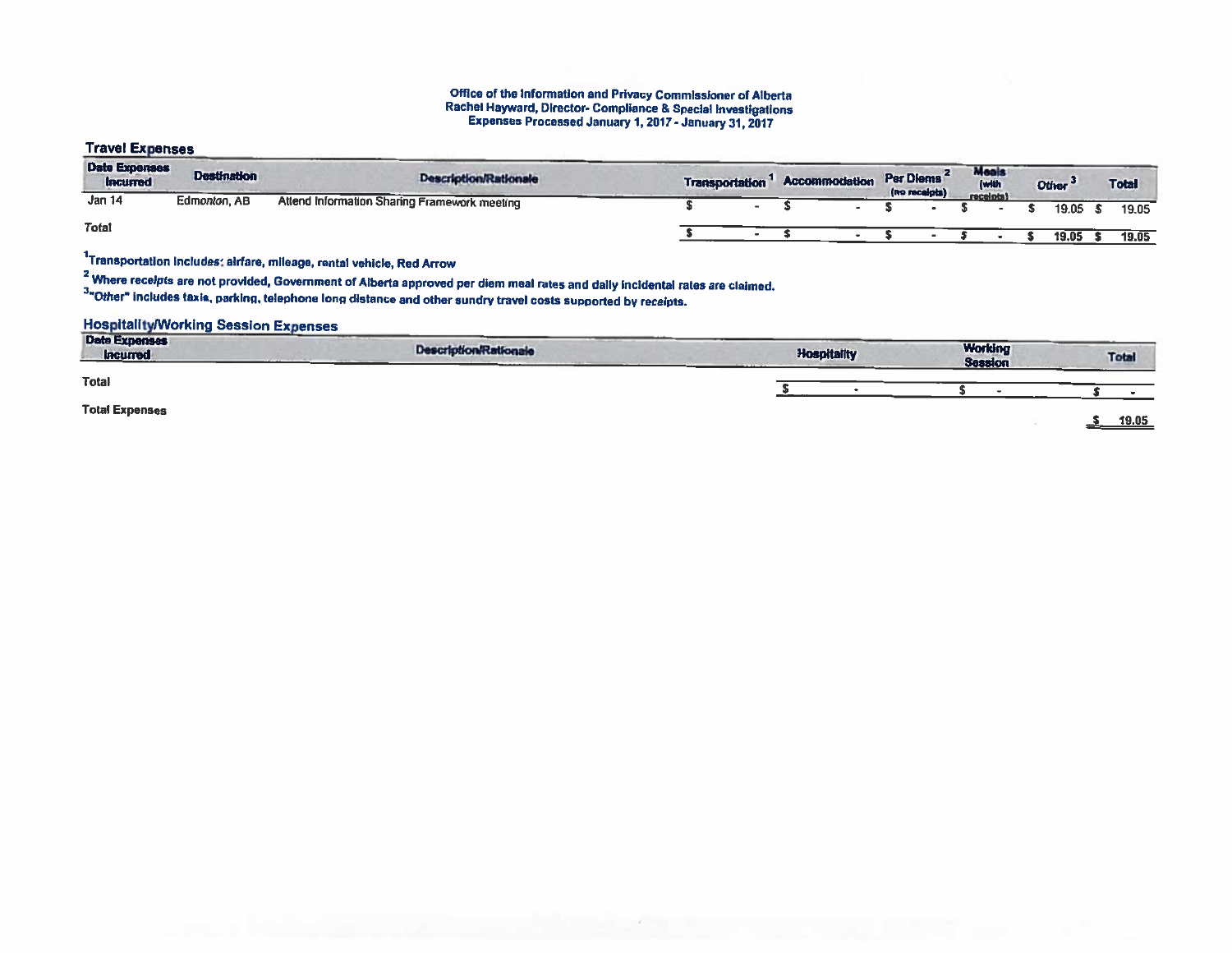ATB PLACE GST: 867315638RT001 RECEIPT C1

 $IN: 06.01.1712:38$ PAY: 06.01.17 16:15 AMOUNT: \$ 20.00  $\sim$   $\sim$   $\sim$   $\mu\mathrm{s}$ --------- TRANSACTION  $RECORD$ Card  $#$ : \*\*\*\*\*\*\*\*\*\* Card Entry: CHIP Account: MASTERLARD Trans: PURCHASE Amount: \$20.00 Auth #:059335 Sequence #:000138 Term ID:  $002$ Date: 17/01/06 Time: 16:14:18

### APPROVED

BY ENTERING A VERIFIED PIN, CARDHOLDER AGREES TO PAY ISSUER SUCH TOTAL IN ACCORDANCE WITH ISSUERS AGREEMENT WITH CARDHOLDER

Application Label: MasterCard TVR: 8000008000 AID: A0000000041010 **TSI: E800** TC: 895F953FCF95AB04

> \*\*\* CUSTOMER COPY \*\*\*

 $\frac{1}{2}$ Thank you for Visiting!

20.00 Expense  $19.05$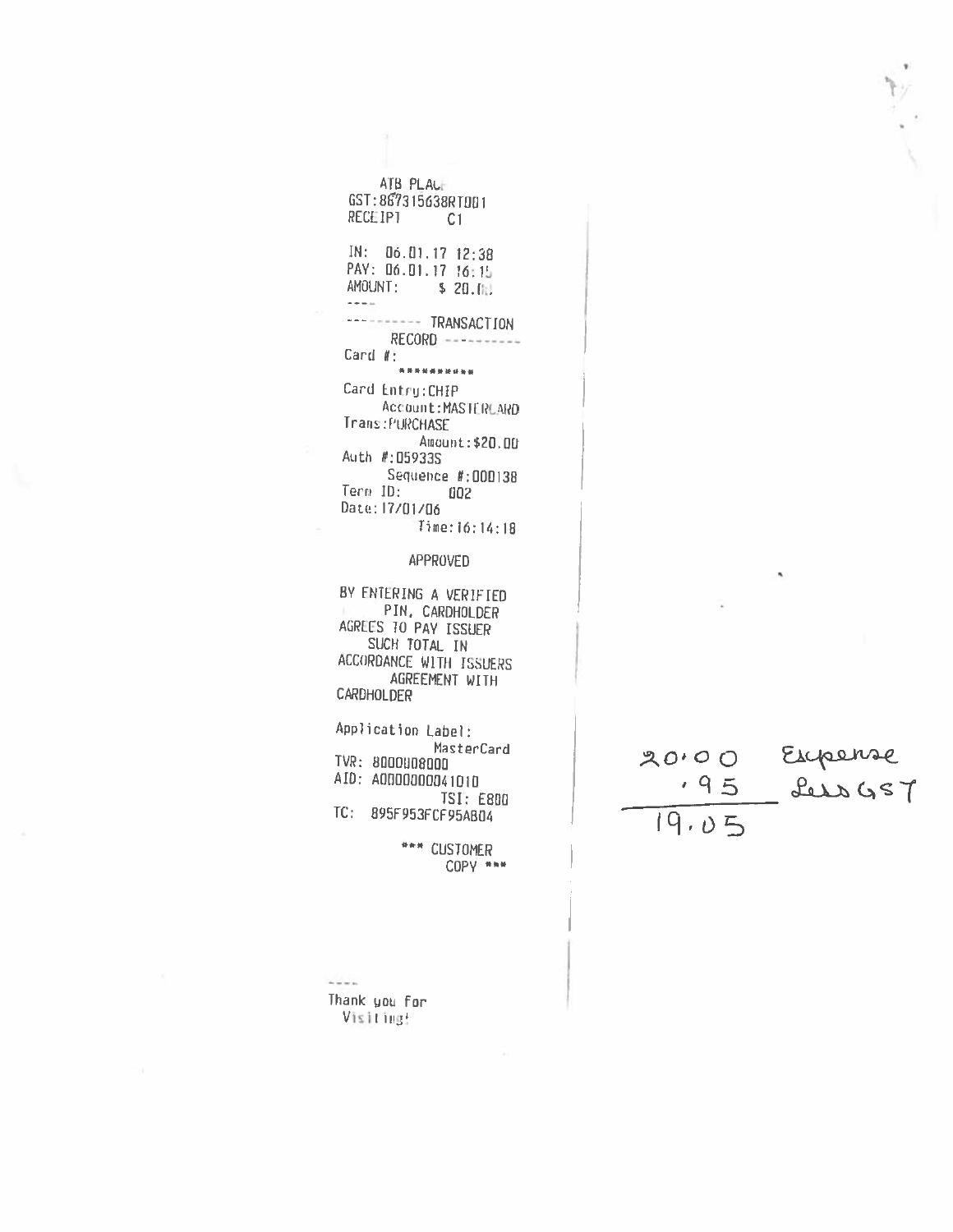#### Office of the Information and Privacy Commissioner of Alberta Rachel Hayward, Director- Compliance & Special Investigations Expenses Processed February 1, 2017 - March 31, 2017

## Travel Expenses

| <b>Date Expenses</b><br>Incurred | <b>Destination</b> | <b>Description/Rationale</b>                             | <b>Transportation</b> | <b>Accommodation</b> | Per Diems<br>(no receipts) | <b>Meals</b><br>(with<br>receiots) | Other <sup>3</sup> | Total |
|----------------------------------|--------------------|----------------------------------------------------------|-----------------------|----------------------|----------------------------|------------------------------------|--------------------|-------|
| Jan 4                            | Edmonton, AB       | Parking-dropped off informatin at the Brownlee Building  |                       |                      |                            |                                    | $5.7^{\circ}$      | 5.71  |
| Jan 13                           | Edmonton, AB       | Taxi-to and from Brownlee Building to lay an information |                       |                      |                            |                                    | 21.33              | 21.33 |
| Feb <sub>13</sub>                | Edmonton, AB       | Taxi-at the courthouse-meeting with Crown                |                       |                      |                            |                                    | 20.20              |       |
| Feb 15                           | Edmonton, AB       | Taxi-at the courthouse-court hearing                     |                       |                      |                            |                                    |                    | 20.20 |
| Feb 17                           | Edmonton, AB       | Taxi-leaving Law Courts for file                         |                       |                      |                            |                                    | 19.05              | 19.05 |
| <b>Total</b>                     |                    |                                                          |                       |                      |                            |                                    | 9.52               | 9.52  |
|                                  |                    |                                                          |                       |                      |                            |                                    | 75.81              | 75.81 |

# 1Transportation Includes: airfare, mileage, rental vehicle, Red Arrow

<sup>2</sup> Where recelpts are not provided, Government of Alberta approved per diem meal rates and daily incidental rates are claimed.

<sup>3</sup>"Other" includes taxis, parking, telephone long distance and other sundry travel costs supported by receipts.

## **Hospitality/Working Session Expenses**

| <b>Date Expenses</b><br><b>Incurred</b> | <b>Description/Rationale</b> | <b>Hospitality</b> | <b>Working</b><br><b>Session</b> | Total |
|-----------------------------------------|------------------------------|--------------------|----------------------------------|-------|
| <b>Total</b>                            |                              |                    |                                  |       |
| <b>Total Expenses</b>                   |                              |                    |                                  | 75.81 |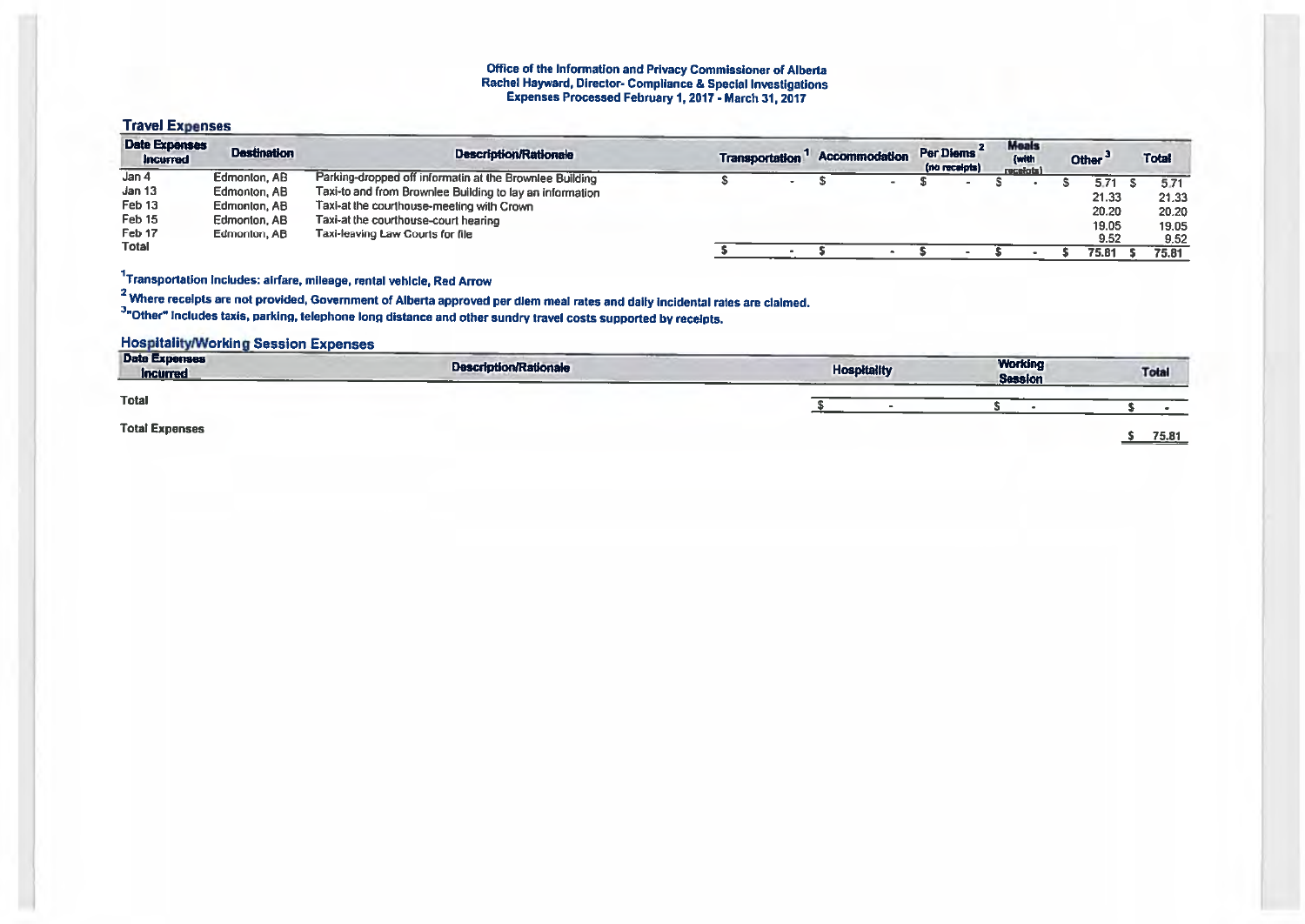Drop out info at<br>Brownted birding<br>RECEIPT (crain)<br>IMPARK LOT 98 PARKING RECEPT NO IN AND OUT PRIVILEGES <u>равкімо яесеірт Уранкімо яесеірт</u> 114 y + Olste | Masher **Expiration Date/Time** 



Purchase Date/Time: 10:56am Jan 04, 2017 Total Parking: \$5.71<br>Total GST: \$0.29 Total Due: \$6.00 Rate: \$6 - 1 Hour Total Paid: \$6.00<br>Ticket #: 99056031<br>S/N #: 52016341948 Payment Type: Card Setting: Lot 98a<br>Mach Name: Meter 3

#\*\*\*\*-2568, MasterCard GST #887315638RT0006 **IMPARK LOT 98** 

 $#6.00$  Expense  $\overline{51}$ 

PARKING RECEIPT

**PARKING**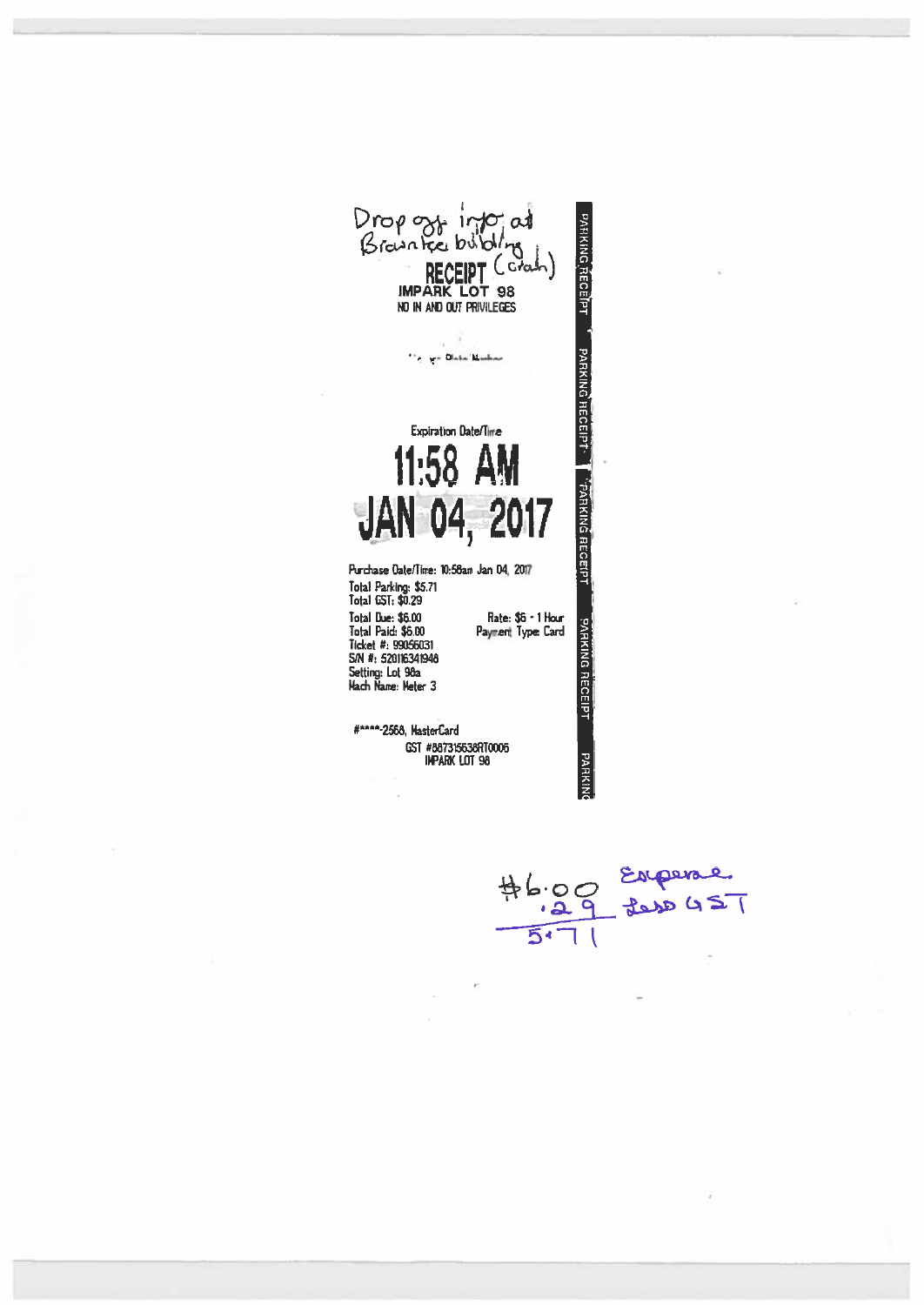



22.40 Espenses  $rac{1.07}{21.33}$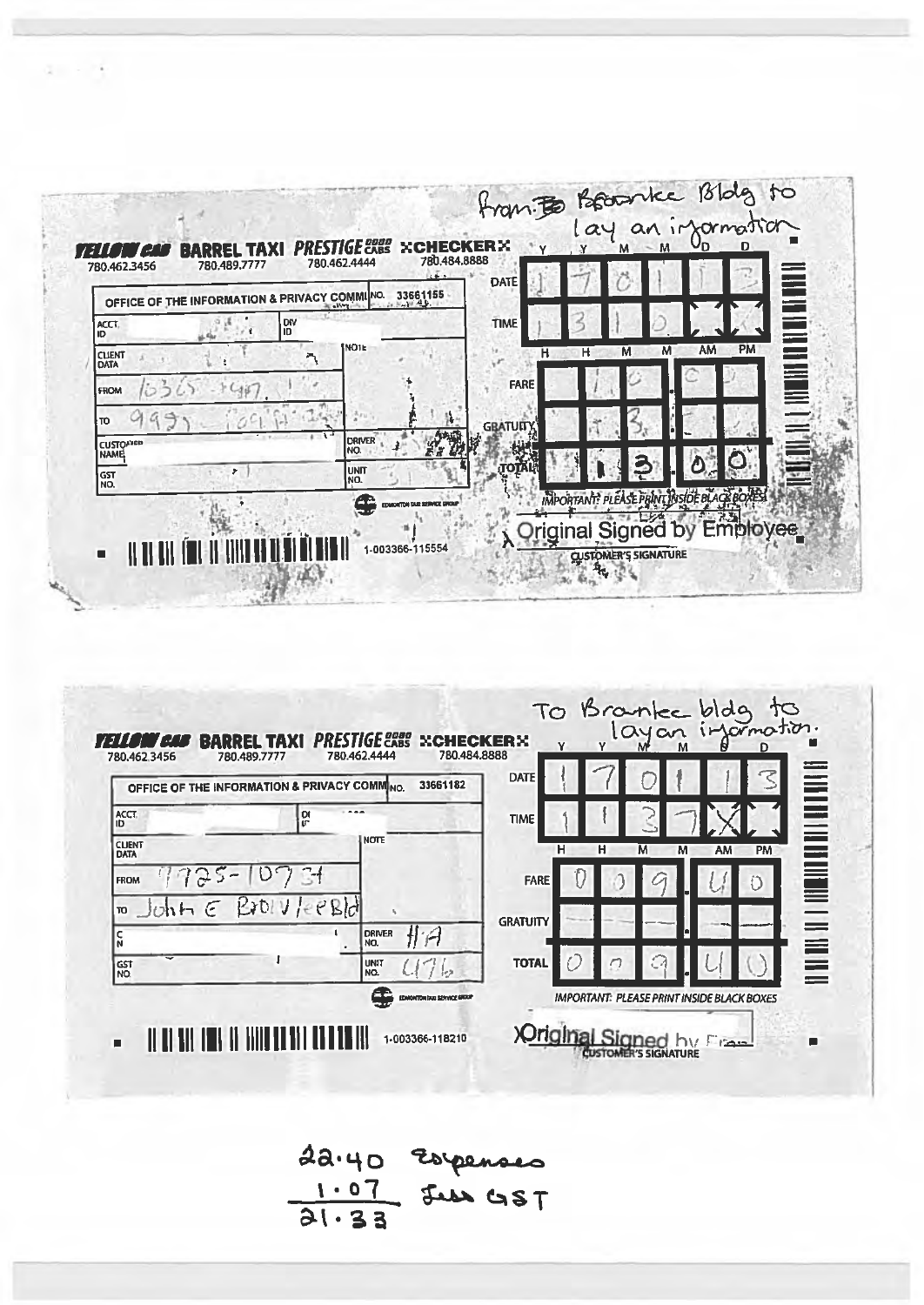| OFFICE OF THE INFORMATION & PRIVACY COMMINO.<br>ACC |           | 33661159              | <b>TIME</b>       |             |                 | Ē               |
|-----------------------------------------------------|-----------|-----------------------|-------------------|-------------|-----------------|-----------------|
| ID.<br><b>CLIENT</b><br><b>DATA</b>                 |           | Inote                 | н                 | M<br>м<br>н | <b>PM</b><br>AM | =               |
| <b>FROM</b>                                         | ぶす        |                       | <b>ANTICHTERE</b> |             |                 | <b>THE HIGH</b> |
| $\epsilon$<br>το<br>NCV                             | $\beta$ g |                       | <b>GRATUITY</b>   |             |                 |                 |
| CL<br>l N/                                          |           | <b>DRIVER</b><br>INO. |                   |             |                 |                 |
| GST<br>NO.                                          |           | UNIT<br>NO.           | <b>TOTAL</b>      |             |                 |                 |

 $\sim$ 

à.

|                                | OFFICE OF THE INFORMATION & PRIVACY COMMINO. | 33661160             | <b>DATE</b>     |             |                        |                   |
|--------------------------------|----------------------------------------------|----------------------|-----------------|-------------|------------------------|-------------------|
| ACC <sub>10</sub>              | DIV.                                         |                      | <b>TIME</b>     |             |                        | <b>ENGINEER</b>   |
| <b>CLIENT</b><br><b>DATA</b>   |                                              | Inote                | н               | M<br>H<br>M | <b>PM</b><br><b>AM</b> |                   |
| <b>FROM</b>                    | $1 - 10$                                     |                      | <b>FARE</b>     |             |                        | <b>THE LEADER</b> |
| TO<br>اسم!                     |                                              |                      | <b>GRATUITY</b> |             |                        |                   |
| <b>CUSTOMER</b><br><b>NAME</b> |                                              | <b>DRIVER</b><br>NO. |                 |             |                        |                   |
| GST<br>NO.                     |                                              | UNIT<br>NO.          | <b>TOTAL</b>    |             |                        |                   |

\$21.20 Esperee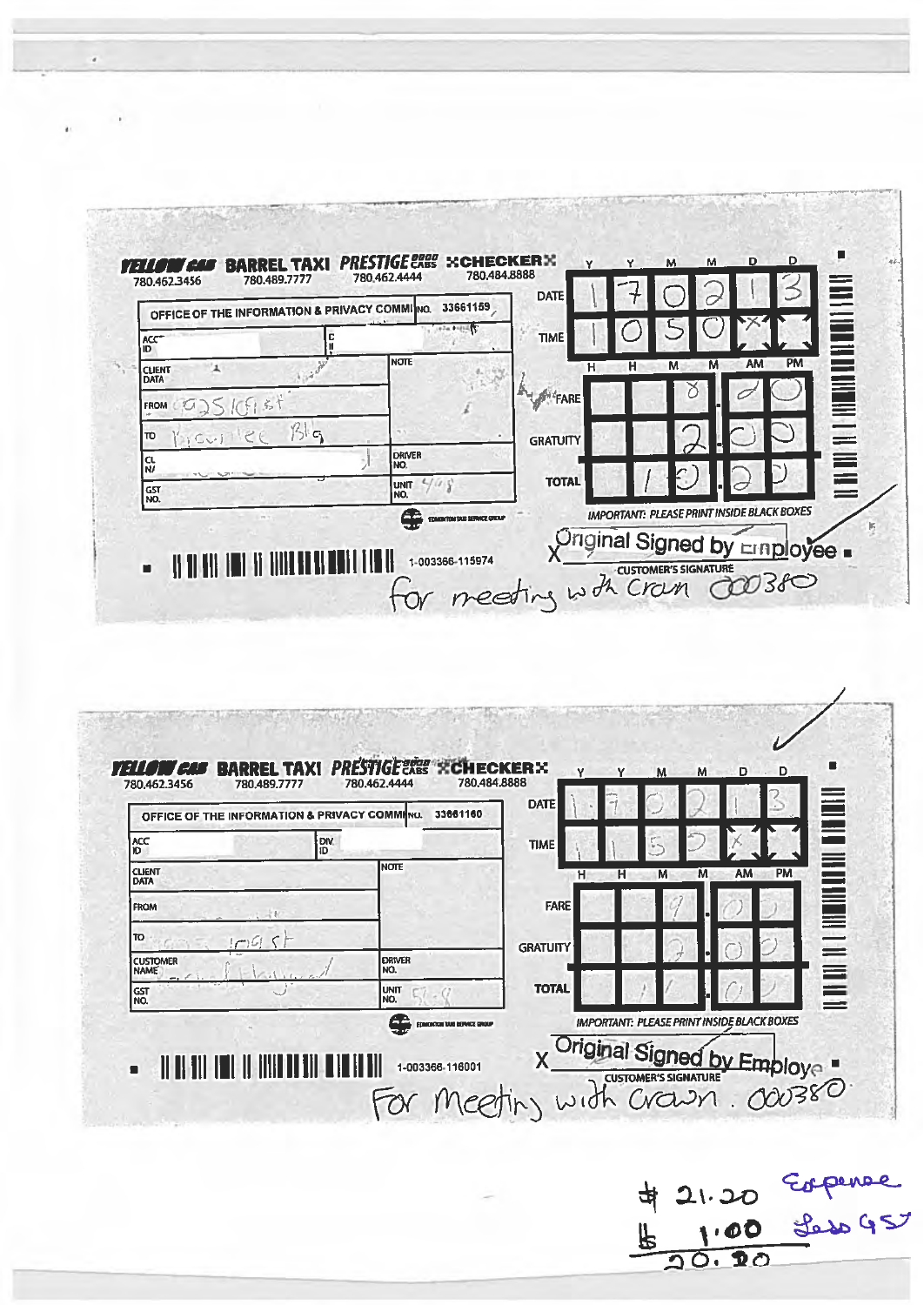|                             | OFFICE OF THE INFORMATION & PRIVACY COMMING. | 33661162       | <b>DATE</b>     |        | ≣                                                                                                                                                                                                                                                                                                                                                                                                                           |
|-----------------------------|----------------------------------------------|----------------|-----------------|--------|-----------------------------------------------------------------------------------------------------------------------------------------------------------------------------------------------------------------------------------------------------------------------------------------------------------------------------------------------------------------------------------------------------------------------------|
| ACCT<br>ID                  | DIV.                                         |                | <b>TIME</b>     |        |                                                                                                                                                                                                                                                                                                                                                                                                                             |
| <b>CUENT</b><br><b>DATA</b> |                                              | <b>NOTE</b>    | н               | н<br>M | PM<br><b>AM</b><br>M                                                                                                                                                                                                                                                                                                                                                                                                        |
| <b>FROM</b>                 |                                              |                | <b>FARE</b>     |        | $\begin{array}{c} \textbf{H} \textbf{H} \textbf{H} \textbf{H} \textbf{H} \textbf{H} \textbf{H} \textbf{H} \textbf{H} \textbf{H} \textbf{H} \textbf{H} \textbf{H} \textbf{H} \textbf{H} \textbf{H} \textbf{H} \textbf{H} \textbf{H} \textbf{H} \textbf{H} \textbf{H} \textbf{H} \textbf{H} \textbf{H} \textbf{H} \textbf{H} \textbf{H} \textbf{H} \textbf{H} \textbf{H} \textbf{H} \textbf{H} \textbf{H} \textbf{H} \textbf$ |
|                             |                                              |                | <b>GRATUITY</b> |        | $\bigcap$                                                                                                                                                                                                                                                                                                                                                                                                                   |
| <b>CUSTOMER</b><br>NAMEL⁄   | Mayviard                                     | Driver<br>İΝQ. |                 |        |                                                                                                                                                                                                                                                                                                                                                                                                                             |
| GST<br>NO.                  |                                              | UNIT<br>NO.    | <b>TOTAL</b>    |        | Ë                                                                                                                                                                                                                                                                                                                                                                                                                           |

|                              | OFFICE OF THE INFORMATION & PRIVACY COMMING. | 33661161 | <b>DATE</b>     |             |                                                                                                                |
|------------------------------|----------------------------------------------|----------|-----------------|-------------|----------------------------------------------------------------------------------------------------------------|
| <b>ACT</b><br>ID             | D<br>IC                                      |          | <b>TIME</b>     |             | P.                                                                                                             |
| <b>CLIENT</b><br><b>DATA</b> | <b>NOTE</b>                                  |          | н               | M<br>M<br>н | <b>PM</b><br><b>AM</b>                                                                                         |
|                              |                                              |          | <b>FARE</b>     |             | IL DE LA PARTICIPAT DE LA PROPERTATION DE LA PROPERTATION DE LA PROPERTATION DE LA PROPERTATION DE LA PROPERTA |
|                              |                                              |          | <b>GRATUITY</b> |             |                                                                                                                |
| <b>CUSTOMER</b>              | Idriver<br>NO.                               |          |                 |             |                                                                                                                |
| <b>GST</b><br>NO.            | <b>UNIT</b><br>NO.                           |          | <b>TOTAL</b>    |             |                                                                                                                |

į,

20.00 Experience